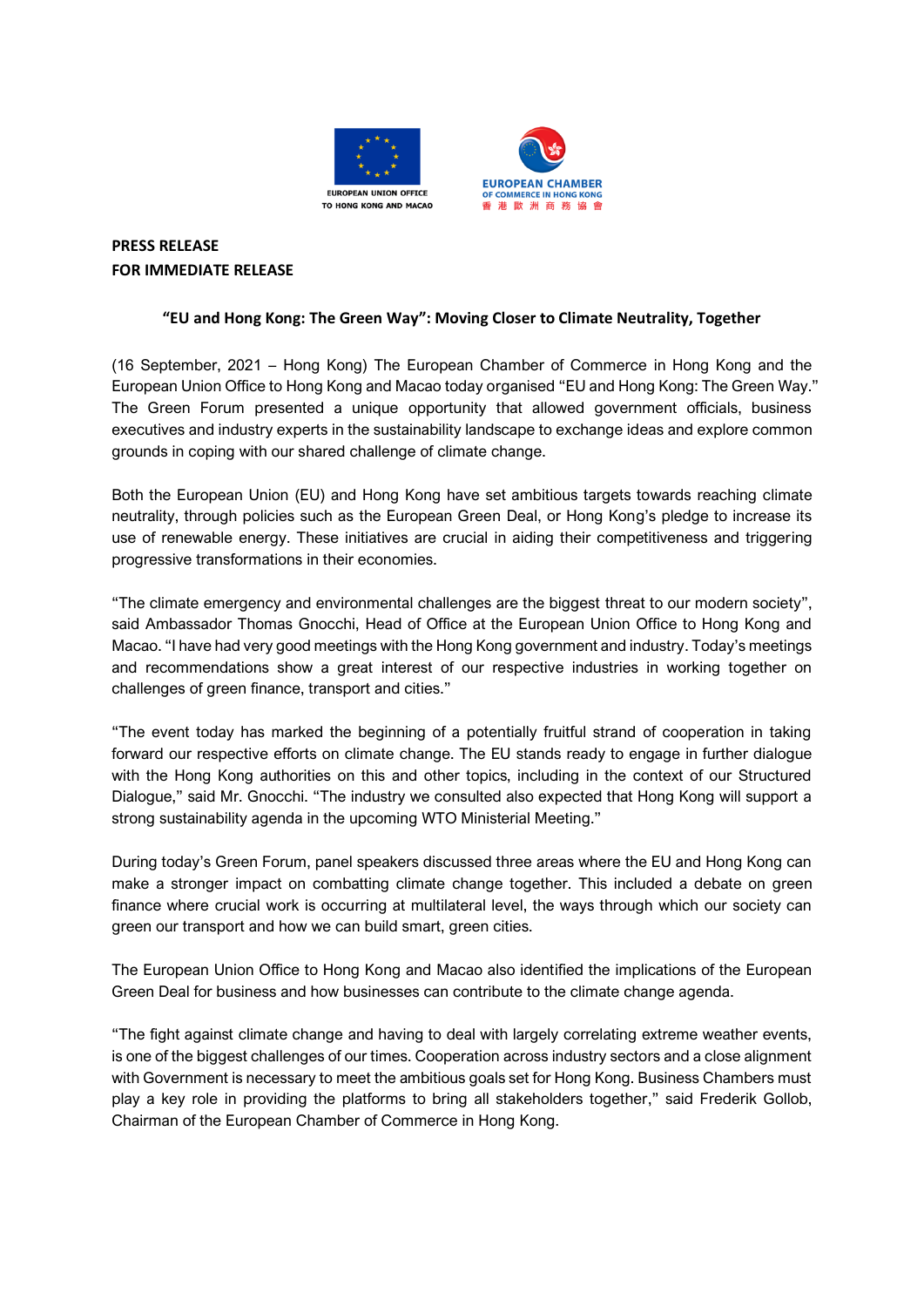Towards the end of the event, a list of recommendations coming from the event that were handed to the Honourable Mr. Bernard Charnwut Chan, the Convenor of the Non-official Members of the Executive Council, and Mr. Clemente Contestabile, the Consul General of Italy in Hong Kong.

Both have agreed to take the recommendations forward in their respective roles, including Clemente for Italy's Presidency of the G20 and co-chairing COP26. The meeting will be a decisive moment for the global community if global warming is to be kept below 1.5°C, as highlighted by European Commission President Ursula von der Leyen in her State of the Union speech delivered yesterday.

Also attending the event today included officials from the Government of the Hong Kong Special Administrative Region, namely the Honourable Mrs. Carrie Lam, Chief Executive; Mr. Christopher Hui, Secretary for Financial Services and the Treasury; and Mr. Kam-sing Wong, Secretary for the Environment. They were joined by around 100 guests from the business and diplomatic community on site as well as guests watching online.

- Ends –

Should you have any inquiry, please contact the following representatives from the European Union Office to Hong Kong and Macao and the European Chamber of Commerce in Hong Kong:

- Man-chun Kung (+852) 9868 2166/ [man-chun.kung@eeas.europa.eu](mailto:man-chun.kung@eeas.europa.eu)
- Nuria Sau (+852) 6231 3449/ [nuria.sau@eurocham.com.hk](mailto:nuria.sau@eurocham.com.hk)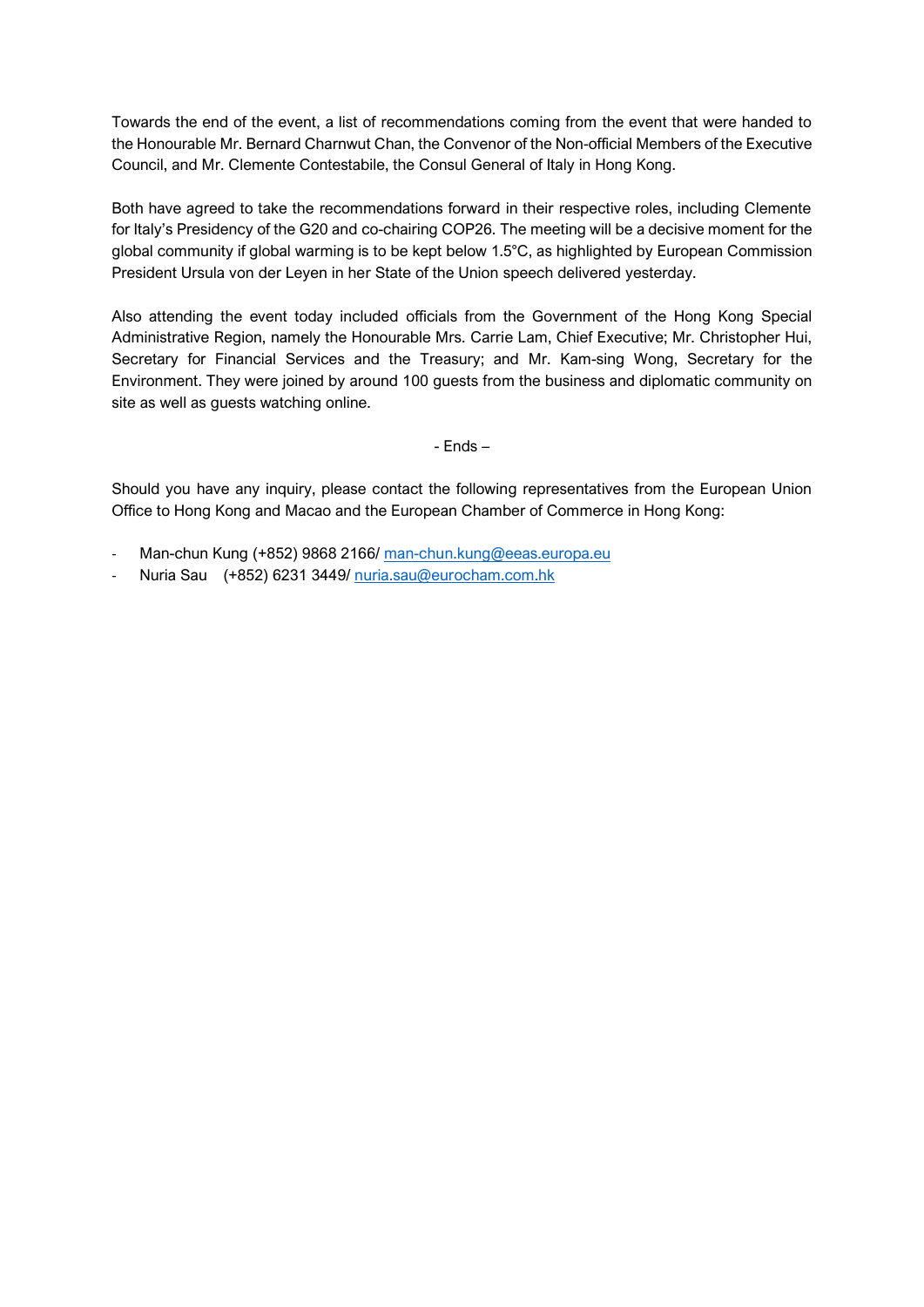## **Appendix 1: Recommendations from the "EU and Hong Kong: The Green Way"**

### **EU and Hong Kong: the Green Way – moving our agendas forward**

#### **16 September 2021**

Members of EU and HK industry, as well as other participants of today's event, agreed on the following recommendations to move the agenda forward.

#### **General recommendations**

#### *1.* **EU and HK to support the international agenda**

To support a strong agenda on sustainability in international fora such as upcoming COP26, G20 and World Trade Organisation Ministerial meeting.

#### **2. Hong Kong to designate a lead official to discuss with industry**

To champion the coordination of the climate change agenda with the private sector. This should include a regular dialogue between HK and EU stakeholders. Such a platform could also explore opportunities within the GBA to promote green business and consult on legislation to be modernised to facilitate green investment, technology and a successful transition to sustainable mobility.

#### 3. **To kick-start an inclusive awareness campaign**

With the Hong Kong population and local business community around sustainability, climate change and circular economy

#### **On finance: making HK world leader in green finance**

#### **4. To support multilateral cooperation on a global approach to taxonomies**

With a common high level of ambition, including critical efforts such as the Common Ground Taxonomy under the leadership of the EU and China, and the G20 Sustainable Finance Working Group, to minimise fragmentation of climate finance and sustainable finance

#### **5. Increase standards regarding disclosure and ESG reporting**

Promote robust, standardised sustainability-related corporate disclosure, on improving data quality, availability and comparability; and increase the scope of mandatory ESG reporting, including evaluation of double materiality as a foundation for such reporting

#### **6. Support the creation and fostering of ESG Talent in Hong Kong**

Private sector and other stakeholders to consider actions including the promotion of Hong Kong's role as a gateway for climate and ESG capital flows into and out of the Mainland

#### **On Green transport: move Hong Kong the green way!**

#### **7. Develop and implement a holistic green transport plan for Hong Kong**

To set-up a government-led exchange platform for all relevant stakeholders to this purpose. Such a plan should include public transport, bicycles, walkways and private transport).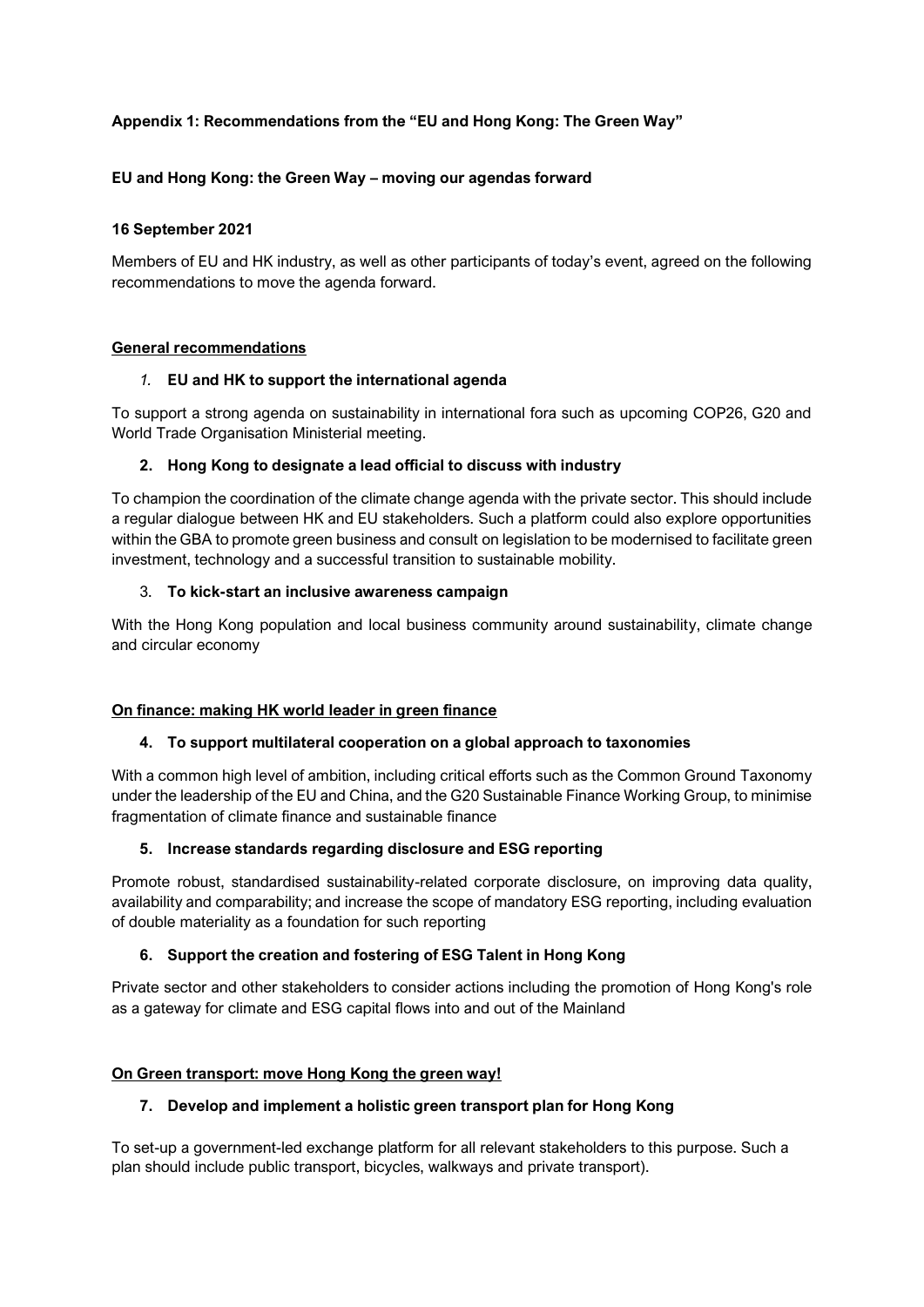### **8. To fasten approval processes for distribution of new generation, green, vehicles and accelerate the development of the EV charging infrastructure**

This should also include legalisation of the latest in-vehicle technologies. Charging infrastructure should be tackled in Private (home), Semi-Public (Office/Commercial buildings) and Public spaces.

#### **9. Develop a strategy for Battery recycling,**

Of conventional and new type batteries. This should include supply chain management, collection, and recycling. A discussion with relevant stakeholders would be a start.

#### **Making Hong Kong the Greenest city of Asia**

### **10. To further de-carbonise the city's energy use, increase the share of renewable energy and improve energy efficiency**

This should include especially greening of buildings and cutting energy (as one of the largest emissions)

#### 11. **To kick-start a low-emissions-zone project with a coordinated approach on climate neutrality**

A relatively small experimental project could consider the various dimensions and departments having to work together and include intelligent data, smart & sustainable infrastructure

#### **12. To Set up a comprehensive system redirecting waste away from the landfills to the recyclers**

Including through via a broader and more efficient (scale) use of modern sorting facilities; and with the idea of promoting a circular economy in Hong Kong.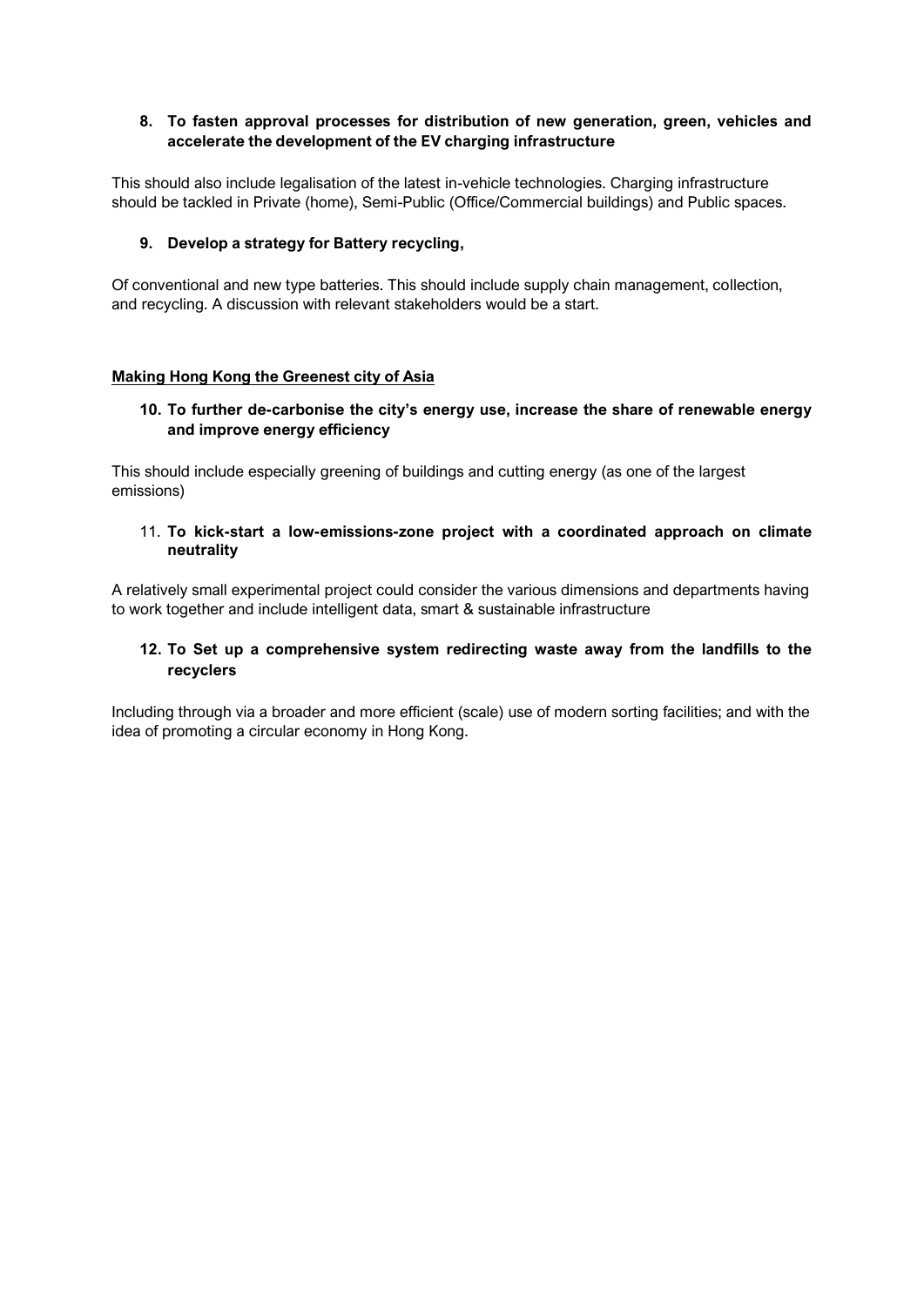#### **Appendix 2: EU climate action and the European Green Deal**

The EU is fighting climate change through ambitious policies at home and close cooperation with international partners. It is already on track to meet its greenhouse gas emissions reduction target for 2020, and has put forward a plan to further cut emissions by at least 55% by 2030. By 2050, Europe aims to become the world's first climate-neutral continent.

Alongside reducing greenhouse gas emissions, the EU is also taking action to adapt to the impacts of climate change. By 2050, Europe aims to be a climate-resilient society.

#### European Green Deal

Climate action is at the heart of the European Green Deal – an ambitious package of measures ranging from ambitiously cutting greenhouse gas emissions, to investing in cutting-edge research and innovation, to preserving Europe's natural environment.

First climate action initiatives under the Green Deal include:

- European Climate Law to enshrine the 2050 climate-neutrality objective into EU law
- European Climate Pact to engage citizens and all parts of society in climate action
- 2030 Climate Target Plan to further reduce net greenhouse gas emissions by at least 55% by 2030
- New EU Strategy on Climate Adaptation to make Europe a climate-resilient society by 2050, fully adapted to the unavoidable impacts of climate change.

On 14 July 2021, the European Commission adopted a series of legislative proposals setting out how it intends to achieve climate neutrality in the EU by 2050, including the intermediate target of an at least 55% net reduction in greenhouse gas emissions by 2030. The package proposes to revise several pieces of EU climate legislation, including the EU ETS, Effort Sharing Regulation, transport and land use legislation, setting out in real terms the ways in which the Commission intends to reach EU climate targets under the European Green Deal.

At international level, the EU will continue to lead international negotiations to increase the ambition of major emitters ahead of the United Nations climate change conference in Glasgow (COP26).

The European Commission is also keen to reduce its environmental impact as an institution and employer. It will present a comprehensive action plan in 2021 to reflect the objectives of the Green Deal across all its sites and become climate neutral by 2030. A feasibility and scoping study for the Commission to become climate neutral by 2030 has been carried out to inform the action plan. **Appendix 4: About Us** 

#### European Chamber of Commerce in Hong Kong

Initiated in 1997, the European Chamber of Commerce in Hong Kong (EuroCham) is a nongovernmental business interest group. The EuroCham is a 'Chamber of Chambers' with its membership comprising of 13 European Chambers based in Hong Kong and 1 in Macau. The appointed representatives of these chambers make up the EuroCham's Board of Directors.

Our key objectives are to: Provide a European forum to exchange information, discuss common challenges businesses are facing, and publish position papers to put forward our recommendations Promote commercial, industrial, financial, scientific, and other economic exchange between Europe, Hong Kong, Macau, and the Greater Bay Area Host functions that allow members to network with stakeholders from Europe, Hong Kong, Macau, and the Greater Bay Area, including hosting of officials from the European Union (EU)

There are over 2,300 European companies operating in Hong Kong. In 2019, Europe maintained its position as Hong Kong's second-largest trading partner after mainland China, as well as being Hong Kong's second-largest export destination and third-largest import supplier. The relationship between Europe and Hong Kong continues to benefit from extensive people-to-people contacts, notably in the areas of research, academic cooperation, student mobility, culture, and creative industries.